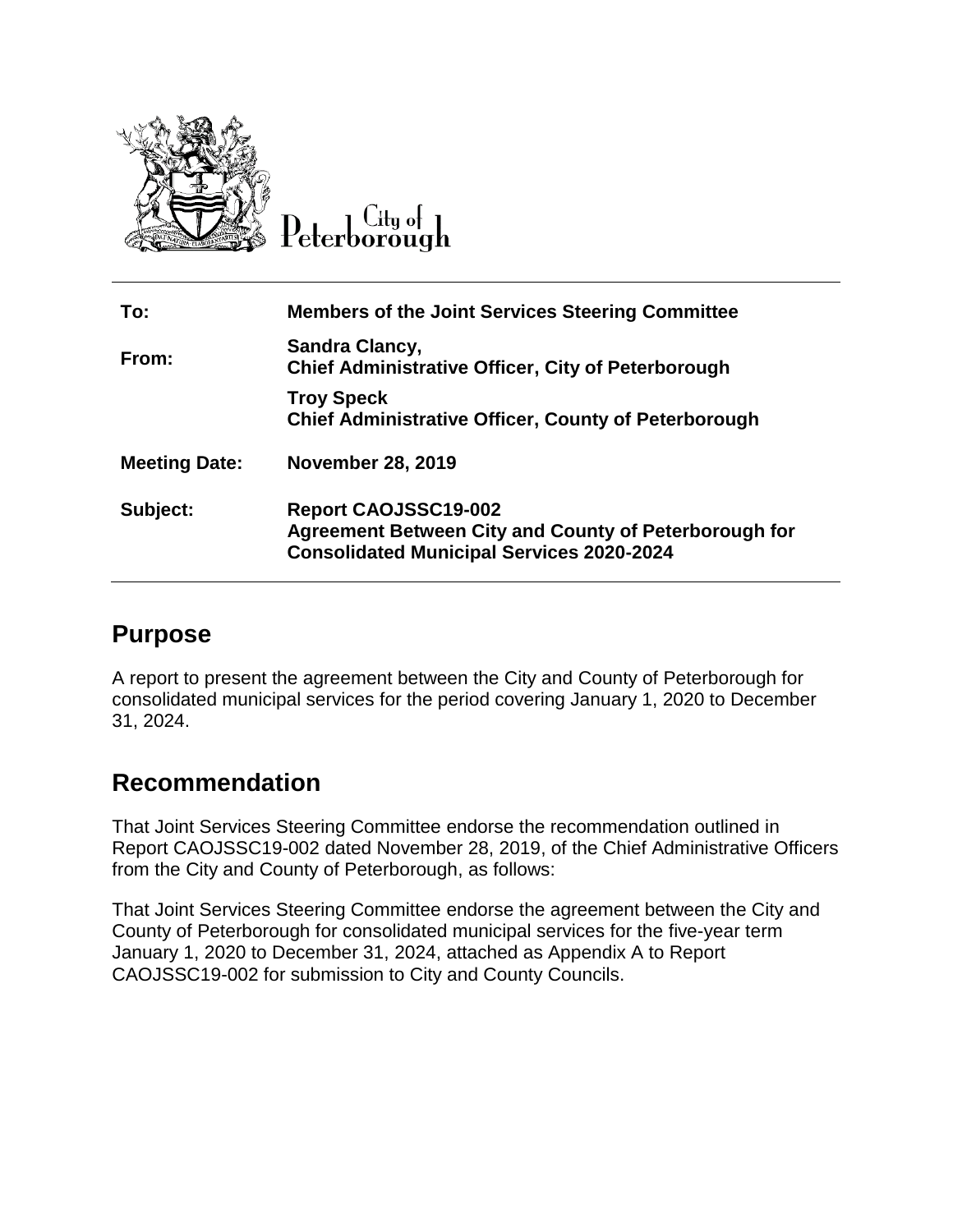# **Budget and Financial Implications**

The 2019 gross operating budget, of the services that fall within the scope of the Consolidated Municipal Services Management Agreement (CMSM), are \$108.1 million and \$27.3 million net expenditures with the City's share being \$16.5 million and the County's share being \$10.7 million.

### **Background**

In 1998, City and County Councils approved a CMSM agreement between the parties respecting the provincial delegation that the City would be the Service Delivery Manager of Provincial Offences, Ontario Works, Child Care and Social Housing and the County would be the Service Delivery Manager for Land Ambulance, now termed Paramedic Services. The CMSM agreement set out how the various services would be cost shared and established a Joint Services Steering Committee. The term of the original agreement was for the five-year period 1999-2003. The agreement has been extended for further four-year terms since the initial agreement with the formulas for cost sharing remaining the same throughout.

In 2018, both Councils extended the 2014-2018 agreement for one further year to December 31, 2019. The agreement changed some housekeeping matters, but for the most part maintained the status quo.

In contemplation of a new agreement, at the Joint Services Steering Committee of February 14, 2019, the following motion was approved:

That Joint Services Steering Committee direct staff to consider the points included on page 3 of Report CAOJSSC19-001 when drafting an agreement between the City and County of Peterborough for consolidated municipal services that will begin January 1, 2020, which will come back to a future Joint Services Steering Committee meeting prior to being submitted to City and County Councils.

The following principles, interests and objectives were noted on page 3 of the staff Report:

Principles, Interests and Objectives to be included:

- 1. Statement outlining the desire of both municipalities to always maintain or improve good relations;
- 2. Ensure language common to both councils is explained and used in reports and budgeting;
- 3. Ensure any language regarding dispute resolution or disagreements is clear;
- 4. Review current cost sharing formulas and determine if any changes should be considered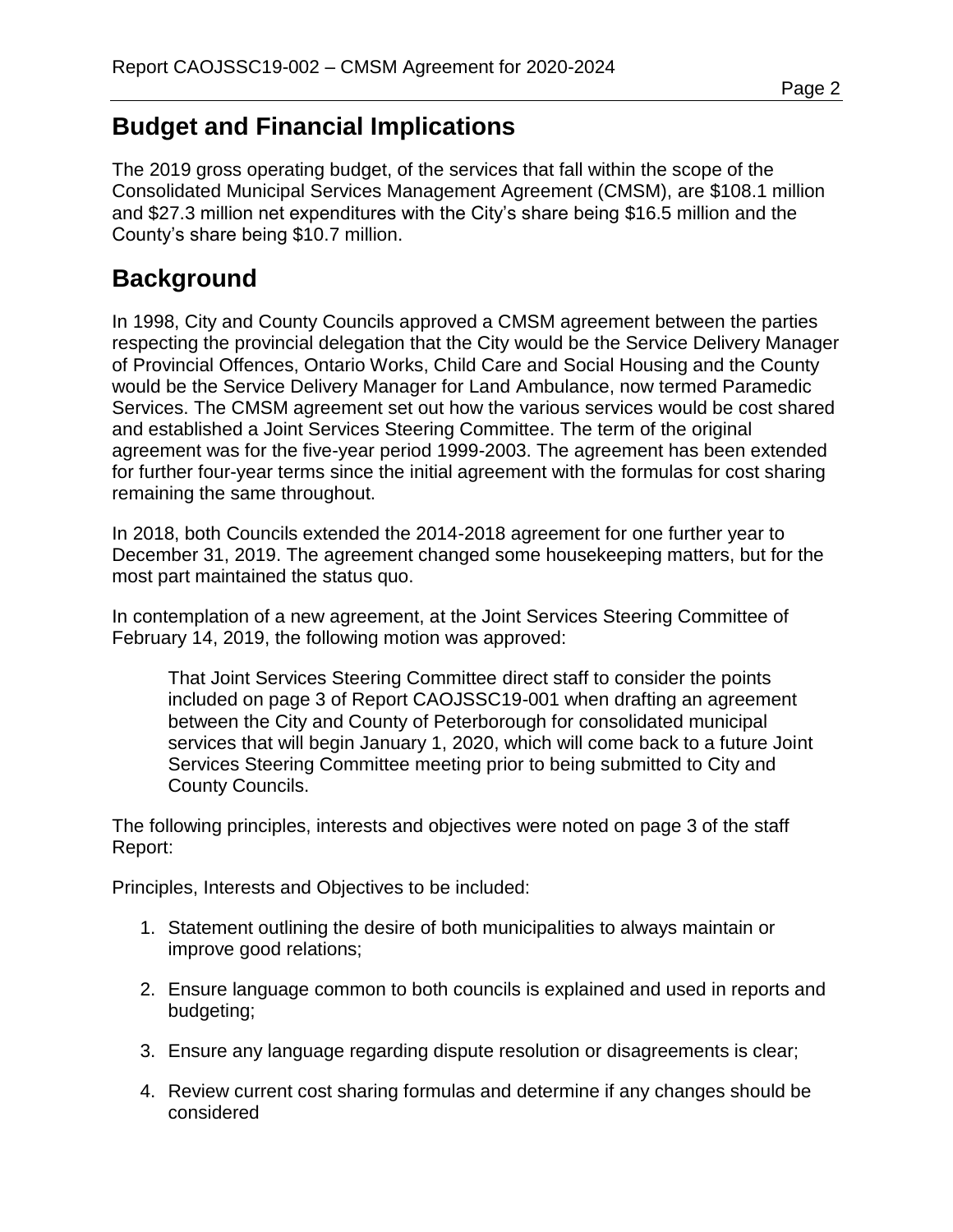Areas to be investigated and potentially changed:

- 5. More communication regarding what services are being provided and levels of services, costs and how each of the services are performing;
- 6. More feedback sought from JSSC regarding service needs, priorities and pressures before annual draft budgets are prepared;
- 7. Whether JSSC could be a Standing Committee of both councils with reports going directly to Council not further staff reports through another Standing committee (either Finance Committee or General Committee at the City);
- 8. Whether other joint services beyond the traditional Social Services, Housing, Provincial Offences, Peterborough City County Paramedics (PCCP) and Peterborough Kawartha Economic Development (PKED) could also be dealt with by JSSC to streamline reporting mechanisms. This could include Fairhaven, Family Health Team, Peterborough Public Health, Waste Management (Landfill site).
- 9. Whether other issues of mutual interest, such as a County or City capital project that affects the other municipality, could be discussed;
- 10.Explore the opportunity for the organization who is Chair to provide administrative support and host meetings for that year.

The draft Consolidated Municipal Service Management Agreement 2020-2024 is attached as Appendix A. Highlights of the Agreement that are being proposed as changes to the status quo are as follows:

- 1) Change in name County City Liaison Committee in recognition of a slightly changed scope of the areas of delivery and increased scope of discussion for other mutual areas of interest;
- 2) Waste Management Steering Committee It is being proposed that Waste Management be considered a service delivery topic of the County City Liaison Committee and not continue as a separate committee;
- 3) Location of Meetings meetings are proposed to be held in the Council Chambers of the municipality whose turn it is to Chair the meetings for that year;
- 4) Key Performance Indicator's The feasibility of Key Performance Indicator's (KPIs) to indicate how the service is performing against expectations is to be investigated by January 2024;
- 5) The language for Dispute Resolution has been updated.

Staff have reviewed the current cost sharing formulas and determined that the difficult negotiations reached 20 years ago resulted in formulas that are still appropriate and relevant today and that these budgets are ingrained in both the City and County